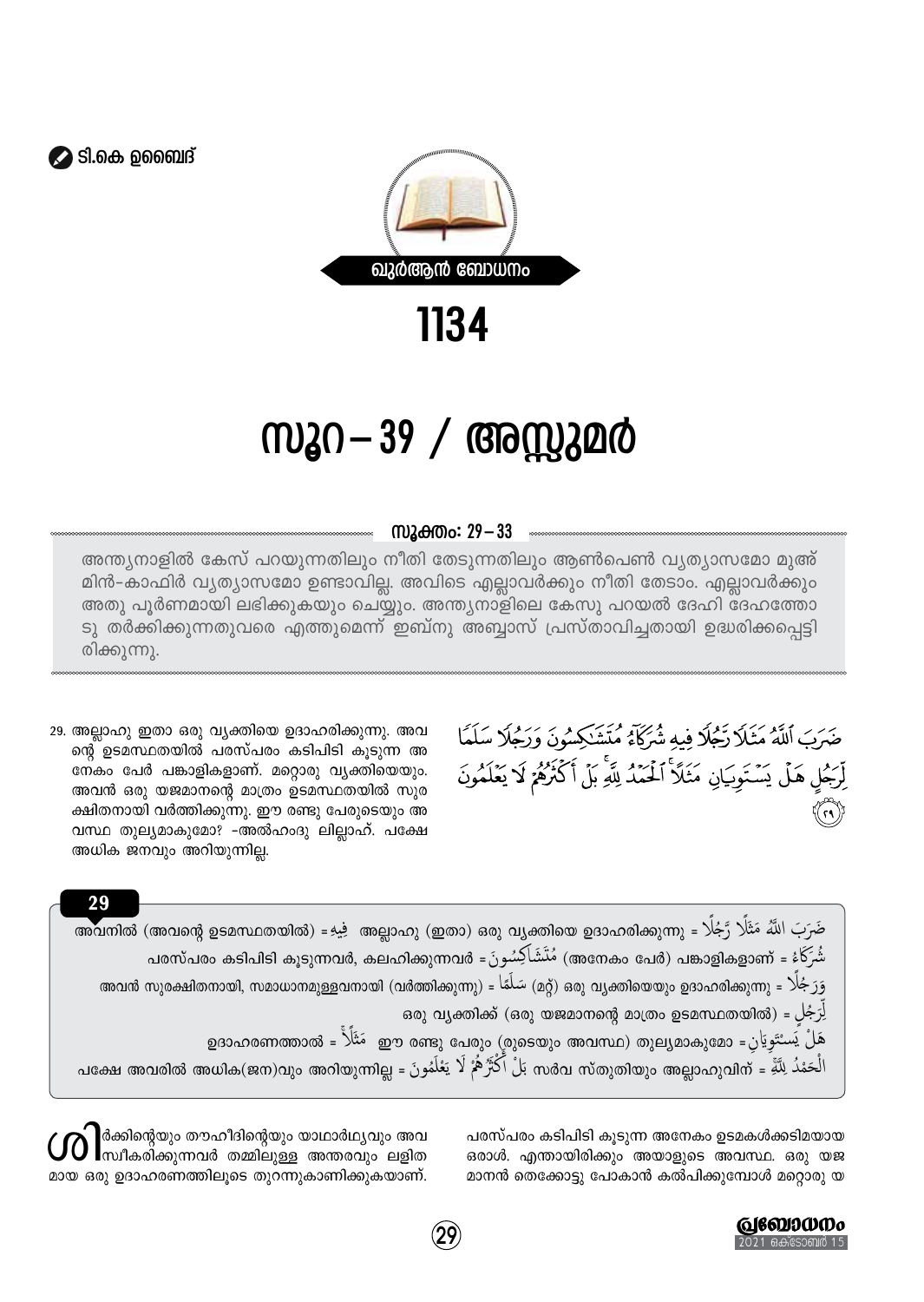

പ്രമാണമുണ്ടോ? ഉണ്ടെങ്കിൽ നിങ്ങളുടെ വേദം കൊണ്ടു വന്ന് കാണിക്കൂ, നിങ്ങൾ സത്യവാന്മാരെങ്കിൽ -37: 155-157). ഉന്നയിക്കപ്പെടുന്ന വാദം സത്യമല്ലാത്തതിനാൽ അതൊന്നും കാണിക്കാൻ ആർക്കും കഴിയില്ല. ഇനി പരമേശ്വരൻ തന്റെ ദിവ്യത്വം ചിലർക്ക് പങ്കുവെച്ച് ബഹുദൈവങ്ങളെ സൃഷ്ടി ച്ചു എന്നു സമ്മതിച്ചാലും മറ്റൊരു പ്രശ്നമുയരുന്നു. മറ്റു ള്ളവർക്ക് പങ്കുവെച്ച അളവിൽ അവന്റെ അധികാരവും ശ ക്തിയും പരിമിതമാകുമല്ലോ. അതോടെ അവൻ സ്വതന്ത്ര പരമാധികാരിയും പരമശക്തനും അല്ലാതാകുന്നു. നേരത്തേ സൂചിപ്പിച്ചതുപോലെ സാക്ഷാൽ ദൈവത്തിന്റെ നിഷേധ ത്തിലാണ് അതെത്തിച്ചേരുക. അതുകൊണ്ടാണ് ഖുർആൻ ബഹുദൈവവാദത്തെയും നാസ്തികവാദത്തെയും ഒരുപോ ലെ വീക്ഷിക്കുന്നത്.

ഏകനായ അല്ലാഹുവിൽ വിശ്വസിച്ച് സമാധാനത്തോ ടെ അവനുമാത്രം വഴിപ്പെട്ട് വർത്തിക്കുന്നവനെയാണ് ഒരു യജമാനന്റെ മാത്രം അടിമയായ മനുഷ്യനോട് ഉപമിച്ചിരിക്കു ന്നത്. അയാൾക്ക് പരസ്പരം കടിപിടി കുടുന്ന പല യജമാന ന്മാരെ ഒരേസമയം പ്രീതിപ്പെടുത്തുക എന്ന തന്റെ കഴിവിൽ പെടാത്ത കർത്തവ്യത്തിൽ കിടന്ന് അസ്വസ്ഥനാകേണ്ടതില്ല. ഏകദൈവ വിശ്വാസത്തിന്റെ പേരിൽ പീഡിപ്പിക്കപ്പെടുന്നു ണ്ടാവാം. ആ പീഡനമനുഭവിക്കുമ്പോഴും അയാൾ സുരക്ഷാ ബോധമുള്ള സമാധാന ചിത്തനായിരിക്കും. പീഡനങ്ങൾ താൽക്കാലികമാണെന്നും അതിനുശേഷം സൗഭാഗ്യങ്ങൾ നിറഞ്ഞ ശാശ്വത ജീവിതം വരാനുണ്ടെന്നുമുള്ള പ്രതീക്ഷ അയാളെ മുന്നോട്ടു നയിക്കുന്നു.

കടിപിടി കൂടുന്ന പല യജമാനന്മാരുടെ അടിമയായ വനും ഒരു യജമാനന്റെ മാത്രം അടിമയായവനും തുലൃരാ ണോ എന്ന ചോദ്യത്തിന് ആരും 'അതേ' എന്ന് ഉത്തരം പറയുകയില്ലല്ലോ. മക്കയിലെ ഖുറൈശി മുശ്രിക്കുകൾക്കും അതിനു കഴിഞ്ഞില്ല. അത്രയെങ്കിലും അവർ സമ്മതിക്കു ന്നതിൽ സംതൃപ്തി പ്രകടിപ്പിക്കുകയാണ് أَلْحَمْدُ لِلَّةِ എന്ന സ്തുതി വചനത്തിലൂടെ. ഈ ലളിതമായ ഉദാഹരണത്തി ലുടെ ശിർക്കിന്റെ നിരർഥകതയും തൗഹീദിന്റെ യാഥാർഥ്യ വും വിശദീകരിച്ചുതന്ന അല്ലാഹുവിന് സർവസ്തുതിയും എന്നാണ് ആശയമെന്നും വ്യാഖ്യാനമുണ്ട്.

തൗഹീദിന്റെ യാഥാർഥ്യം ഇത്രയൊക്കെ ലളിതമായി വിശദീകരിക്കപ്പെട്ടിട്ടും സുവൃക്തമായിരുന്നിട്ടും അധിക മനു ഷ്യരും അതൊന്നും അറിയാതെ, അറിയാൻ കൂട്ടാക്കാതെ, മിഥ്യയായ ബഹുദൈവാരാധനയിൽ തന്നെ അഭിരമിക്കുക യാണ്. സ്വന്തം നിലപാടിനെ ന്യായീകരിക്കാൻ അവർ കാ ലാകാലങ്ങളിൽ പലപല വിതണ്ഡവാദങ്ങൾ ഉയർത്തിക്കൊ ளഭിരിക്കുന്നു. ഇതാണ് يَعْلَمُونَ ഞിരിക്കുന്നു. ഇതാണ് يَعْلَمُونَ জি آبِرَ എ

ജമാനൻ വടക്കോട്ടു പോകാനും മൂന്നാമൻ പടിഞ്ഞാറോട്ടു പോകാനും നാലാമൻ കിഴക്കോട്ടു പോകാനും അഞ്ചാമൻ വേറേതെങ്കിലും പണിയും കൽപിക്കുന്നു. ഒരു യജമാനനെ അനുസരിക്കാൻ മറ്റെയാളെ ധിക്കരിക്കണം. ഒരു യജമാന നെ വെറുപ്പിച്ചുകൊണ്ടേ മറ്റെയാളെ പ്രീതിപ്പെടുത്താനാകൂ. ഈ അടിമ ഏത് യജമാനനെ പ്രീതിപ്പെടുത്തും? എങ്ങനെ പ്രീതിപ്പെടുത്തും? ഒരു യജമാനനെ അനുസരിക്കുമ്പോൾ ഒരു യജമാനനെ മാത്രമേ അയാൾ സന്തോഷിപ്പിക്കുന്നുള്ളൂ. മറ്റെല്ലാ യജമാനന്മാരെയും രോഷം കൊള്ളിക്കുകയാണ്. ബഹുദൈവാരാധകർ യഥാർഥത്തിൽ ചെയ്തുകൊണ്ടിരിക്കു ന്നത് ഇതാണ്. ബഹുദൈവ മതങ്ങളുടെ ഇതിഹാസങ്ങളുടെ നല്ലൊരു ഭാഗം ദൈവങ്ങൾ തമ്മിലുള്ള യുദ്ധങ്ങളുടെ കഥക ളാകുന്നു എന്ന കാര്യം ഇവിടെ അനുസ്മരണീയമാകുന്നു. വേണമെങ്കിൽ പറയാം: ദൈവങ്ങൾ തമ്മിൽ കടിപിടിയും പിടിവലിയുമൊന്നും ഉണ്ടാവില്ല. തികഞ്ഞ സൗഹാർദത്തി ലും സാഹോദര്യത്തിലും സഹകരണത്തിലുമാണ് അവർ വർത്തിക്കുന്നത്. ഒരു ദൈവം ഇഛിക്കുന്നത് എല്ലാവരും ഇഛിക്കുന്നു. ഇഷ്ടപ്പെടുന്നത് ഇഷ്ടപ്പെടുന്നു. ഏതെങ്കിലും ഒരു ദൈവത്തെ ആരാധിക്കുന്നത് എല്ലാ ദൈവങ്ങളെയും ആരാധിക്കുന്നതു പോലെയാണ്. അപ്പോൾ കൂടുതൽ സങ്കീ ർണമായ സന്ദേഹങ്ങളുയർന്നുവരുന്നു; എങ്കിൽ പിന്നെ പല ദൈവങ്ങൾ നിലനിൽക്കുന്നതിന്റെ ന്യായീകരണമെന്താണ്? പല ദൈവങ്ങളെ ആരാധിക്കുന്നതെന്തിനാണ്, ഒരേ ദൈവ ത്തെ തന്നെ ആരാധിച്ചാൽ പോരേ?

അതിനേക്കാൾ സങ്കീർണമായ മറ്റൊരു പ്രശ്നമുണ്ട്. സ്വതന്ത്ര പരമാധികാര ശക്തിയാണ് ദൈവം. ഇങ്ങനെയുള്ള പല അസ്തിത്വങ്ങളുണ്ടാവുക അസംഭവ്യമാകുന്നു. ദൈവ ങ്ങൾ പലതുണ്ടാവുക എന്നാൽ സാക്ഷാൽ ദൈവം ഇല്ലാ താവുകയാണ്. കാരണം അപ്പോൾ പരമാധികാരവും പരമശ ക്തിയും ആർക്കും ഉണ്ടാവില്ലല്ലോ. ഇവിടെ ബഹുദൈവത്വും നാസ്തികത്വവും ഒന്നാകുന്നു. പരമേശ്വരൻ ഒന്നേയുള്ളൂ, അവൻ തന്റെ അധികാരവും ശക്തിയും തന്റെ ഇഷ്ടക്കാർ ക്ക് പങ്കുവെക്കുന്നുണ്ട്, അവരാണ് ബഹുദൈവങ്ങൾ എന്നു വാദിക്കപ്പെടുന്നുണ്ട്. അങ്ങനെ പങ്കുവെച്ചതിന് എന്താണ് തെളിവ്? ദൈവം പറഞ്ഞോ? ദൈവദുതന്മാരും വേദങ്ങളും പറഞ്ഞോ? ഖൂർആൻ ഈ ചോദ്യങ്ങൾ പല രീതിയിൽ ഉന്നയിക്കുന്നുണ്ട്. മലക്കുകളെ അല്ലാഹുവിന്റെ പെൺമക്ക ളെന്ന് ആരോപിച്ചവരോട് ചോദിച്ചു.

(നിങ്ങൾ പറയുന്നതിന്റെ യാഥാർഥ്യം ചിന്തിച്ചുനോ ക്കാത്തതെന്തേ? അതോ നിങ്ങളുടെ വശം വ്യക്തമായ

- 30. പ്രവാചകൻ, മരിച്ചുപോകുന്നവനാകുന്നു. ഈ ജനവും മരിച്ചുപോകും.
- 31. പിന്നെ നിങ്ങളെല്ലാവരും ഉയിർത്തെഴുന്നേൽപു നാ ളിൽ വിധാതാവിന്റെ സന്നിധിയിൽ നീതിക്കു വേണ്ടി പരസ്പരം വാദിക്കുന്നതാകുന്നു.

إِنَّكَ مَيِّتٌ وَإِنَّهُم مِّيتُونَ (٣٠) ثُمَّ إِنَّكُمْ يَوْمَ ٱلْقِيَكَمَةِ عِندَ رَبِّكُمْ تَخْنَصِمُوبَ (٣)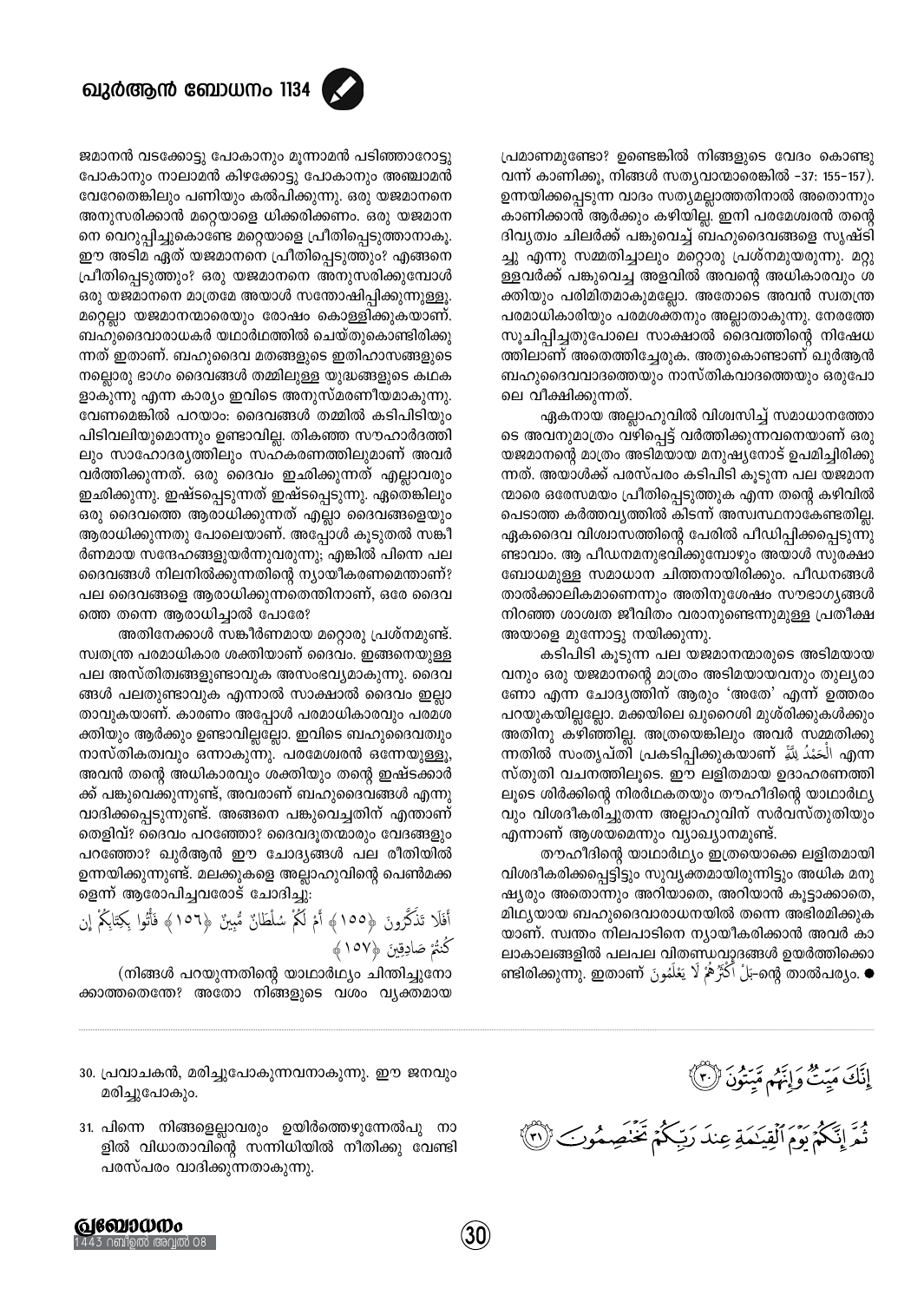

إِنَّكَ مَيِّتٌ = നീ (പ്രവാചകൻ) മരിച്ചുപോകുന്നവനാകുന്നു يَوْمَ الْقِيَامَةِ = ഉയിർത്തെഴുന്നേൽപു നാളിൽ عِندَ رَبّكُمْ = നിങ്ങളുടെ വിധാതാവിന്റെ സന്നിധിയിൽ = خَتَصِمُو نَ = (നീതിക്കു വേണ്ടി പരസ്പരം വാദിക്കുന്നു) حَخْتَصِمُو نَ

> ചെയ്യും. അന്ത്യനാളിലെ കേസു പറയൽ ദേഹി ദേഹത്തോ ടു തർക്കിക്കുന്നതുവരെ എത്തുമെന്ന് ഇബ്നു അബ്ബാസ് പ്രസ്താവിച്ചതായി ഉദ്ധരിക്കപ്പെട്ടിരിക്കുന്നു. നബി(സ) പ്രസ്താവിച്ചതായി ഇമാം ബുഖാരി ഉദ്ധരിക്കുന്നു:

> مَنْ كَانتْ عِنْدَه مَظْلَمَةٌ لأَخِيهِ مِنْ عِرْضِهِ أَوْ مِنْ شَيْءٍ فَلْيتَحَلَّلْهِ مِنْه الْيَوْمَ قَبْلَ أَلَّا يَكُونَ دِينَارٌ وَلَا دِرْهُمْ، إنْ كَانَ لَهُ عَمَلٌ صَالِحٌ أُخِذَ مِنْهُ بِقَدْرِ مَظْلَمتِهِ، وانْ لَمْ يَكُنْ لَهُ حسَنَاتٌ أُخِذَ مِنْ سبِّئَاتِ صاحِبِهِ، فَحُمِلَ عَلَيْهِ

> (ആർക്കെങ്കിലുമെതിരെ, മാനമോ മുതലോ ഹനിച്ചു വെന്ന് തന്റെ സഹോദരന് പരാതിയുണ്ടെങ്കിൽ, അയാൾ ദീനാറും ദിർഹമും ഇല്ലാതാകുന്നതിനു മുമ്പ് ഇന്നുതന്നെ അത് തീർത്തുകൊള്ളട്ടെ. അവന് സൽക്കർമങ്ങളുണ്ടെ ങ്കിൽ അവൻ അക്രമിച്ച അളവിൽ അന്ത്യനാളിൽ അതു പിടിച്ചെടുക്കപ്പെടും. അവന് നന്മകളൊന്നുമില്ലെങ്കിലോ, വാദിയുടെ തിന്മകൾ പിടിച്ചെടുത്ത് അവനിൽ ചുമത്തും). ഇമാം മുസ്ലിം ഉദ്ധരിച്ച ഒരു നിവേദനത്തിൽ ഇങ്ങനെ കാണാം: പ്രവാചകൻ (സ) ശിഷ്യന്മാരോട് ചോദിച്ചു: 'നിങ്ങൾക്കറിയാമോ, ആരാണ് നിസ്വൻ?' ശിഷ്യന്മാർ പറഞ്ഞു: 'ഞങ്ങളിൽ നിസ്വൻ ദിർഹമും ജീവിത വിഭ വങ്ങളുമില്ലാത്തവനാകുന്നു.' അപ്പോൾ തിരുമേനി (സ) പ്രസ്താവിച്ചു:

> إِنَّ الْمُفْلِسَ مِنْ أُمَّتِي يَأْتِي يَؤمَ الْقِيَامَةِ بِصَلاَةٍ وَصِيَامٍ وَزَكَاةٍ وَيَأْتِي قَدْ شتَمَ هَذَا وَقَذَفَ هَذَا وَأَكَلَ مَالَ هَذَا وَسَفَكَ دَمَ هَذَا وَضَرَبَ هَذَا فَيُعْطَى هَذَا مِنْ حَسـَنَاتِهِ وَهَذَا مِنْ حَسـَنَاتِهِ فَإِنْ فَنِيَتْ حَسـَنَاتُهُ قَبْلَ أَنْ يُقْضَى مَا عَلَيْهِ أُخِذَ مِنْ خَطَايَاهُمْ فَطُرِحَتْ عَلَيْهِ ثُمَّ طُرحَ فِي النَّارِ

> (യഥാർഥ നിസ്വൻ നമസ്കാരം, സകാത്ത്, നോമ്പ് തുടങ്ങിയ സൽക്കർമങ്ങളോടു കൂടിയും ഒപ്പം ഇയാളെ ശകാരിച്ചു, മറ്റേയാളെക്കുറിച്ച് ദുരാരോപണം പ്രചരിപ്പിച്ചു, ഇനിയൊരാളുടെ മുതൽ അന്യായമായി തിന്നു, വേറൊ രാളുടെ രക്തം ചിന്തി അല്ലെങ്കിൽ മറ്റവനെ പ്രഹരിച്ചു തുടങ്ങിയ കുറ്റങ്ങളോടുകൂടിയും പരലോകത്തെത്തുന്ന വനാകുന്നു. അയാളുടെ നന്മകളെടുത്ത് ഇയാൾക്കും അ യാൾക്കുമായി വിതരണം ചെയ്യുന്നു. തന്റെ പേരിലുള്ള ബാധ്യതകൾ തീരും മുമ്പ് അയാളുടെ നന്മകൾ തീർന്നുപേ ായാൽ അവകാശികളുടെ പാപങ്ങളെടുത്ത് അയാളിലെ റിയുകയും അയാളെ നരകത്തിലേക്ക് തള്ളുകയും ചെ യ്യുന്നു). നബി(സ) പ്രസ്താവിച്ചതായി ഇമാം അഹ്മദ് തിവേദനം ചെയ്യുന്നു: أَوَّلُ خَصْمَيْنِ يَوْمَ الْقِيَامَةِ جَارَانِ $\eta$  (ഇയിർ ത്തെഴുന്നേൽപുനാളിൽ ആദ്യം കേസ് പറയുന്നത് അ യൽക്കാരായിരിക്കും). ●

ๅๅതഹാരാധനയിൽ ഉറച്ചുനിൽക്കുന്നതിനുവേണ്ടി<br>ๅ ബാലിശമായ ദുർന്യായങ്ങൾ പറഞ്ഞുകൊണ്ടി രിക്കുന്നവർ അതു പറഞ്ഞുകൊണ്ടിരിക്കട്ടെ. എന്നാൽ ഏകദൈവത്വം പ്രബോധനം ചെയ്യുന്ന പ്രവാചകനോ അ തിനെ നിഷേധിച്ചുകൊണ്ടിരിക്കുന്നവരോ ഈ ലോകത്ത് ചിരഞ്ജീവികളല്ല. പ്രവാചകൻ മരിക്കും, അവരും മരിക്കും. മൃതദേഹത്തിനും മൃത്യുവിന് വിധേയമാകുന്നവൻ എന്ന അർഥത്തിൽ ജീവിച്ചിരിക്കുന്നവനെയും مَيّت എന്നു പറ യും. مَّيْتُون അതിന്റെ ബഹുവചനമാണ്. രണ്ടു പദങ്ങളും ഇവിടെ ഉപയോഗിച്ചിരിക്കുന്നത് മരിച്ചുപോകുന്നവർ എന്ന അർഥത്തിലാണ്. سَبَّة -ഗെർ പാഠഭേദമാണ് سَبَّة - മരിച്ചുക ഴിഞ്ഞ ജഡത്തെ കുറിക്കാൻ മാത്രമേ അതുപയോഗിക്കാ റുള്ളൂ. പ്രവാചകനെതിരെ ഖുറൈശികൾ വധഗൂഢാലോ ചന നടത്തിക്കൊണ്ടിരുന്ന കാലത്താണ് ഈ സൂക്തങ്ങൾ അവതരിക്കുന്നത്. ആ സാഹചര്യത്തിൽ പ്രവാചകനോട് പറയുകയാണ്: അവർ വധിച്ചാലും ഇല്ലെങ്കിലും ഒരുനാൾ മരിക്കേണ്ടവനാണ് പ്രവാചകൻ. നിന്നെ വധിച്ച ശേഷം അവരിവിടെ ചിരഞ്ജീവികളായി വാഴുന്നില്ല. അവരും മ രിക്കേണ്ടവർ തന്നെയാണ്. മരണാനന്തരം പ്രവാചകനും പ്രവാചകന്റെ പ്രതിയോഗികളുമടക്കം സകല ജനത്തെയും അല്ലാഹു അവന്റെ മുമ്പിൽ, വിചാരണാസഭയിൽ ഹാജരാ ക്കും. അവിടെ എല്ലാവർക്കും അവരവരുടെ ഭാഗം വാദി ക്കുകയും നീതിതേടുകയും ചെയ്യാം. കള്ളം പറയാനോ അന്യായമായ പരാതികളും അവകാശവാദങ്ങളും ഉന്നയി ക്കാനോ ആർക്കും കഴിയില്ല. നിങ്ങളുടെ ജീവിതത്തിന്റെ ചെറുതും വലുതുമായ ഓരോ ചലനവും ആ ചലനത്തി ന്റെ ഉദ്ദേശ്യങ്ങളുമെല്ലാം വ്യക്തമായി അറിയുന്ന ന്യായാ ധിപന്റെ - അല്ലാഹുവിന്റെ- മുന്നിലാണ് ഈ വിചാരണ നടക്കുന്നത്. അവൻ ഓരോ വ്യക്തിക്കും അയാളർഹിക്കുന്ന നീതി പൂർണമായി നൽകും. സൽക്കർമത്തിന് രക്ഷ, ദു ഷ്കർമത്തിന് ശിക്ഷ. ഓരോരുത്തർക്കും അന്യരിൽനിന്ന് കിട്ടാനുള്ളതെല്ലാം വാങ്ങിക്കൊടുക്കും. അന്യർക്കു കൊ ടുക്കാനുള്ളതെല്ലാം കൊടുപ്പിക്കുകയും ചെയ്യും. അന്ന് അന്ധവിശ്വാസത്തിന്റെയും അനാചാരത്തിന്റെയും നായ കന്മാരും അവരുടെ അനുയായികളും തമ്മിൽ നടക്കുന്ന തർക്കം ഖുർആൻ പല സന്ദർഭങ്ങളിലും ഉദ്ധരിച്ചിട്ടുണ്ട്. ഉദാ: 37:27-33 സൂക്തങ്ങൾ. സത്യപ്രബോധകരും അവ രുടെ പ്രബോധിതരും തമ്മിലും തർക്കമുണ്ടാകുമെന്നും സുചിപ്പിക്കുന്നുണ്ട്.

അന്ത്യനാളിൽ കേസ് പറയുന്നതിലും നീതി തേടു ന്നതിലും ആൺപെൺ വ്യത്യാസമോ മുഅ്മിൻ-കാഫിർ വ്യത്യാസമോ ഉണ്ടാവില്ല. അവിടെ എല്ലാവർക്കും നീതി തേടാം. എല്ലാവർക്കും അതു പൂർണമായി ലഭിക്കുകയും